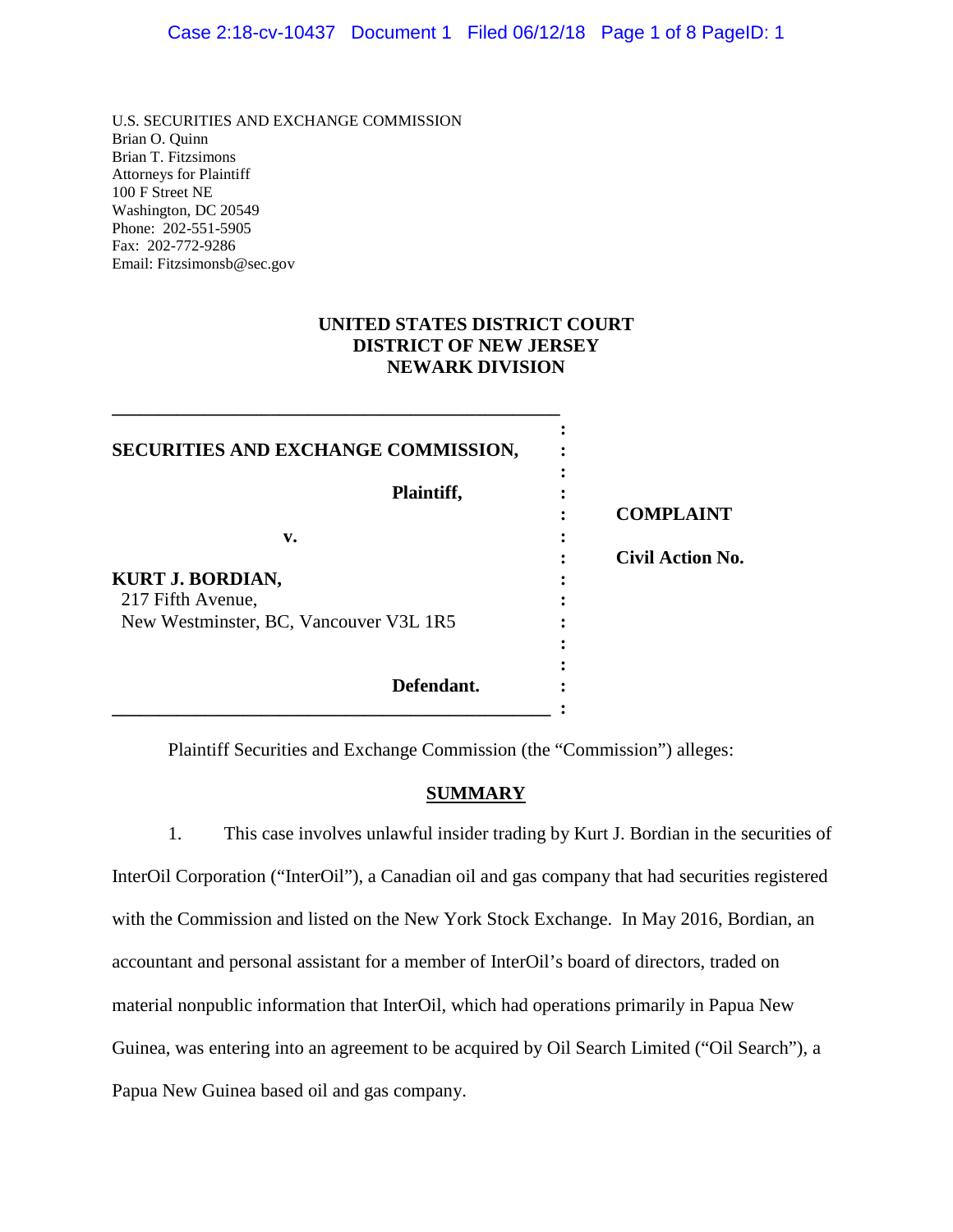### Case 2:18-cv-10437 Document 1 Filed 06/12/18 Page 2 of 8 PageID: 2

2. As a result of his work for the InterOil director in May 2016, Bordian knew of the material terms of the acquisition agreement, including that the proposed purchase price was at a significant premium to the recent market price of InterOil stock. In breach of his duty of trust and confidence, Bordian traded on this material nonpublic information about the proposed acquisition. On May 18 and 19, 2016, Bordian purchased in his personal account 290 out-of-themoney call option contracts for InterOil stock, all of which had near term expiration dates. To be exercised profitably, the market price of InterOil stock had to increase significantly prior to the expiration dates, some of which expired on May 20.

3. As Bordian knew would occur, after the close of the market on May 19, 2016, InterOil and Oil Search publicly announced they had entered into an acquisition agreement, which valued InterOil stock at approximately \$40.25 per share. Following this public announcement, the market price of InterOil stock increased over 37% percent, closing at \$43.58 per share on May 20, 2016. That day, and during the weeks following the announcement, Bordian sold all of the InterOil options contracts he had just acquired, making illicit profits of \$220,500.

4. By engaging in the conduct alleged in this Complaint, Bordian violated the antifraud provisions of Sections 10(b) of the Securities Exchange Act of 1934 ("Exchange Act") [15 U.S.C. § 78j(b)] and Rule 10b-5 thereunder [17 C.F.R. § 240.10b-5]. The Commission seeks in this action a permanent injunction, disgorgement with prejudgment interest, a civil penalty, and an officer-and-director bar.

### **JURISDICTION AND VENUE**

5. The Commission brings this action under Sections 21(d) and 21A of the Exchange Act [15 U.S.C. §§ 78u(d) and 78u-1].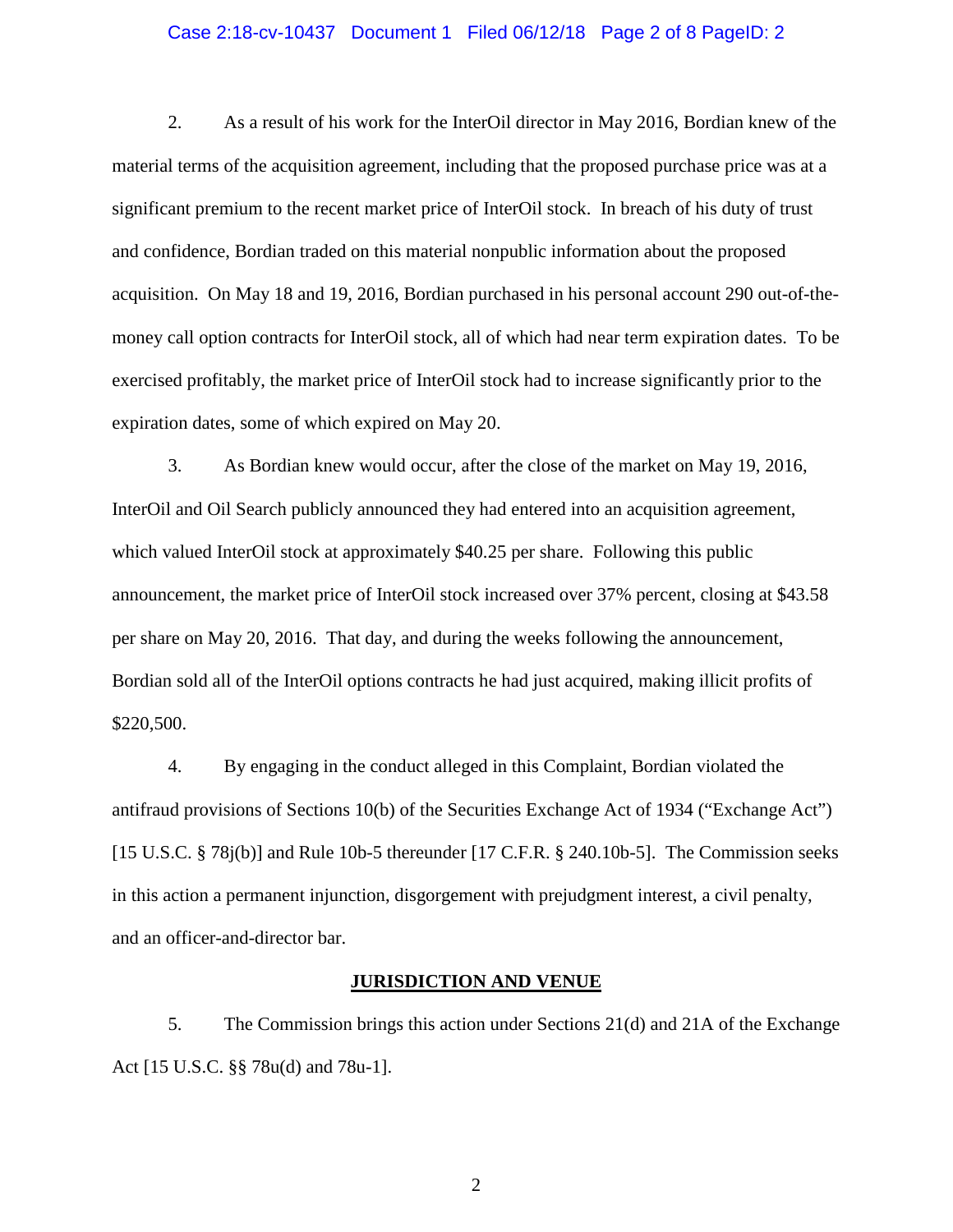### Case 2:18-cv-10437 Document 1 Filed 06/12/18 Page 3 of 8 PageID: 3

6. This Court has jurisdiction over this action under Sections 21(d), 21(e), 21A, and 27 of the Exchange Act [15 U.S.C. §§ 78u(d), 78u(e), 78u-1 & 78aa]. Defendant, directly or indirectly, made use of the means or instrumentalities of interstate commerce, or the mails, or the facilities of a national securities exchange in connection with the transactions, acts, practices, and courses of business alleged in this Complaint.

7. Venue is proper because certain acts or transactions constituting the violations occurred within this judicial district.

8. Assignment to the Newark Division is appropriate because the events or omissions giving rise to the Commission's claims occurred, among other places, in Middlesex County, New Jersey.

### **DEFENDANT**

9. Kurt J. Bordian ("Bordian"), age 49, resides in Vancouver, British Columbia. Bordian is a Chartered Professional Accountant and a Certified General Accountant.

#### **OTHER RELEVANT ENTITIES**

10. InterOil Corporation is a Canadian oil and gas company with primary operations in Papua New Guinea. Prior to being acquired by Exxon Mobil Corporation in February 2017, InterOil's common stock was registered with the Commission pursuant to Section 12(b) of the Exchange Act [15 U.S.C. § 78l(b)] and listed on the New York Stock Exchange.

11. Oil Search Limited is an oil and gas company based in Papua New Guinea. Oil Search is a public company with securities listed on the Australian Stock Exchange.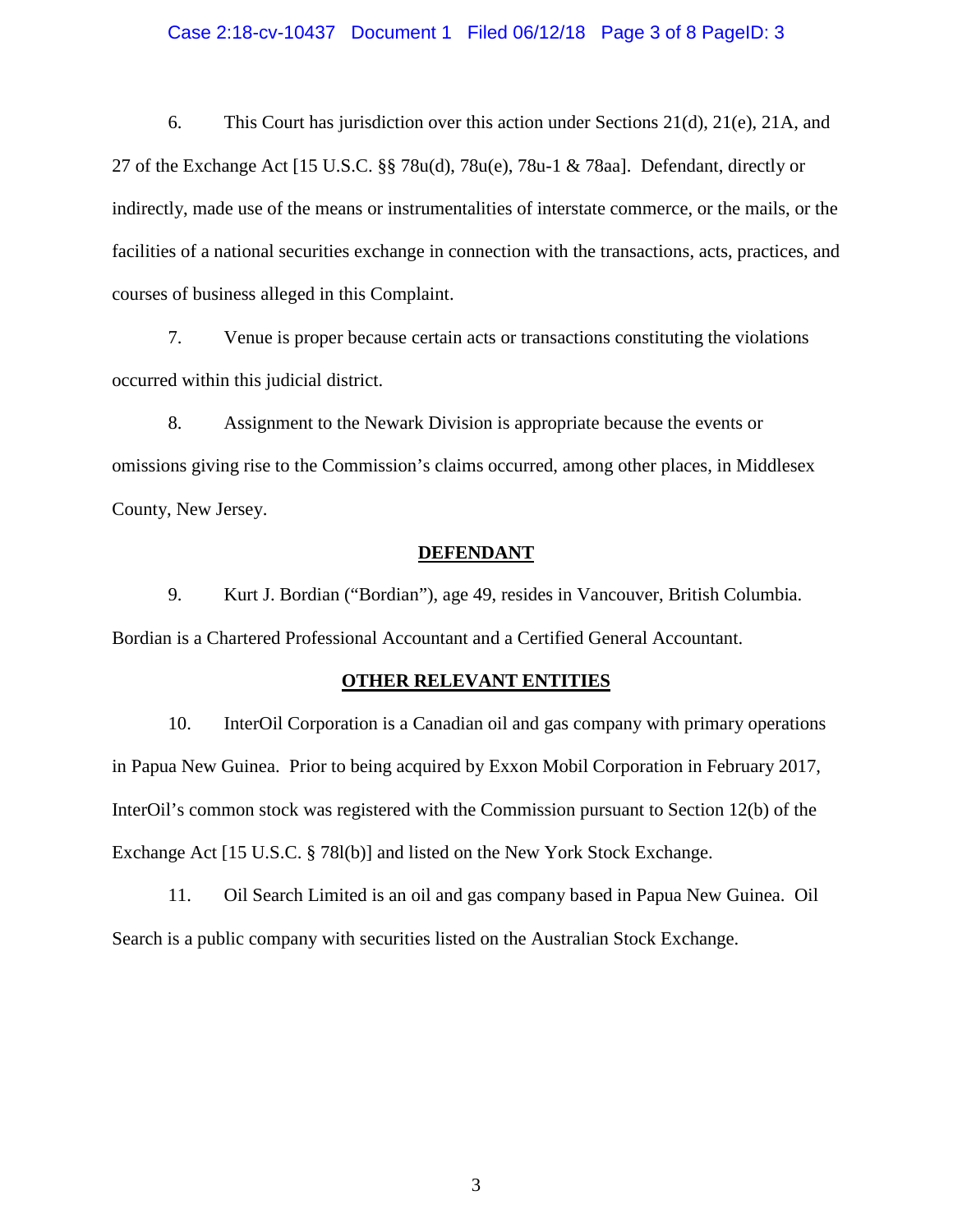#### **FACTS**

12. At all times relevant to this complaint, InterOil was a Canadian oil and gas company that operated primarily in Papua New Guinea. The company's common shares were registered with the Commission and listed on the New York Stock Exchange.

13. At all times relevant to this complaint, Bordian worked as an accountant and a personal assistant to a member of InterOil's board of directors. Bordian, who had worked personally for the InterOil director for over ten years, owed a duty of trust and confidence to the InterOil director.

14. In 2015, the InterOil Director was in an accident and suffered a serious spinal injury that left him physically incapacitated. While the InterOil director recovered, Bordian assisted him with emails, including printing and helping him read copies of emails. The InterOil director made special arrangements at InterOil so that Bordian was copied on emails to the InterOil director. The InterOil director and Bordian discussed the confidential nature of this arrangement, and Bordian agreed to keep the information in the InterOil emails strictly confidential.

15. In May 2016, Bordian received copies of InterOil emails to the InterOil director. At the time, InterOil and Oil Search were engaged in confidential acquisition negotiations, which had begun in March 2016. The emails to the InterOil director that Bordian received included confidential emails about the ongoing acquisition negotiations.

16. By mid-May, InterOil and Oil Search were finalizing the terms of an acquisition agreement. On May 18, 2016, Bordian received copies of emails to the InterOil director that contained the material terms of the proposed agreement pursuant to which Oil Search would acquire InterOil. The agreement valued InterOil stock at approximately \$40.25 per share, which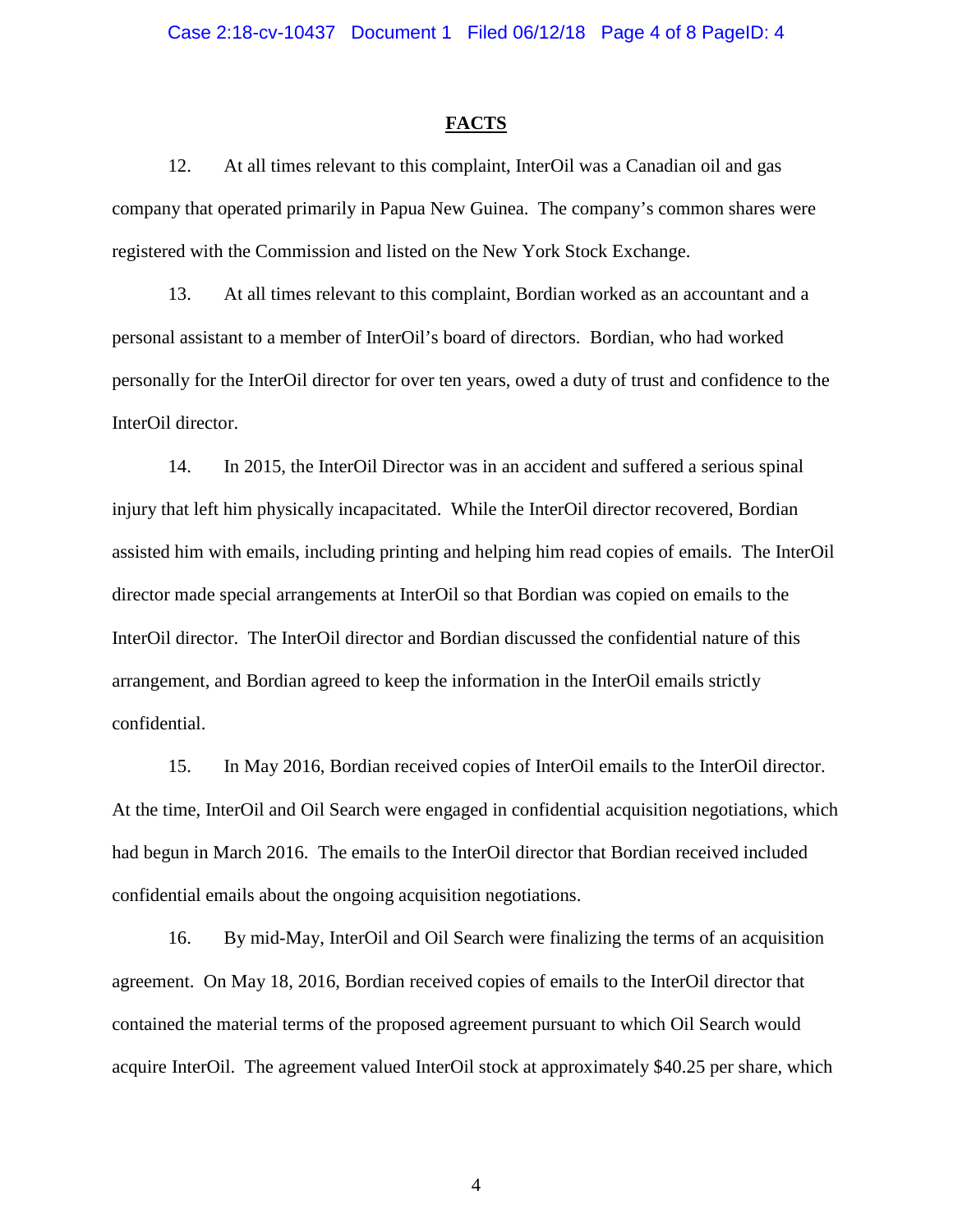### Case 2:18-cv-10437 Document 1 Filed 06/12/18 Page 5 of 8 PageID: 5

represented a more than 28% premium over the most recent closing market price of InterOil stock. Bordian knew this information about InterOil's pending acquisition was both material and nonpublic information.

17. In breach of his duty of trust and confidence to the InterOil Director, Bordian traded on this material nonpublic information concerning the pending acquisition of InterOil. On May 18 and 19, 2016, Bordian purchased in his personal brokerage account the following securities: 40 InterOil call option contracts with a \$35 strike price and an expiration date of May 27, 2016; 100 InterOil call option contracts with a \$35 strike price and an expiration date of June 3, 2016; 100 InterOil call option contracts with a \$33.50 strike price and an expiration date of May 20, 2016; and 50 InterOil call option contracts with a \$33 strike price and an expiration date of May 20, 2016. The total cost of these options contracts was \$5,750.

18. All of these InterOil option contracts were purchased "out of the money," meaning the market price of InterOil stock was below the strike prices in the contracts. To exercise the options profitably, the market price of InterOil stock had to rise above the strikes price prior to the expiration dates, which for some contracts was the very next day  $-$  May 20, 2016.

19. As Bordian knew would occur, after the close of the market on May 19, 2016, InterOil and Oil Search publicly announced the acquisition agreement. Under the terms of the proposed \$2.2 billion acquisition, InterOil shareholders would receive approximately \$40.25 per share, which represented a significant premium over the recent market price of InterOil stock. Following the public announcement, the market price of InterOil stock increased over 37% percent, closing at \$43.58 per share on May 20, 2016. That day, and during the weeks following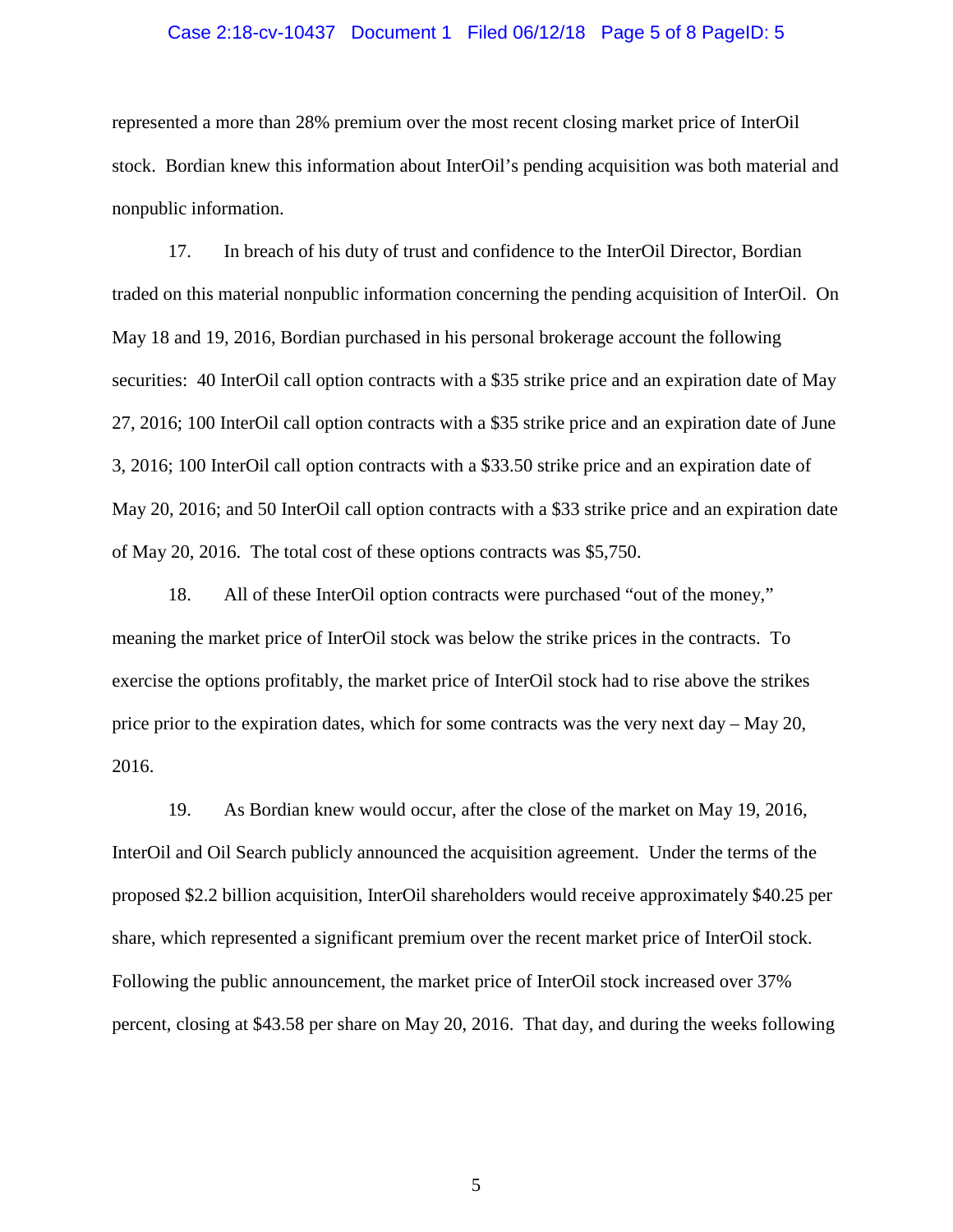### Case 2:18-cv-10437 Document 1 Filed 06/12/18 Page 6 of 8 PageID: 6

the public announcement, Bordian sold all of the InterOil options contracts he had recently acquired, making illicit profits of \$220,500.

### **CLAIM FOR RELIEF**

### **Violations of Section 10(b) of the Exchange Act and Rule 10b-5 Thereunder**

19. The Commission re-alleges and incorporates by reference paragraphs 1 through 18, above.

20. Defendant, by engaging in the conduct described above, directly or indirectly, in connection with the purchase or sale of securities, by use of the means or instrumentalities of interstate commerce, or the mails, or the facilities of a national securities exchange:

a. employed devices, schemes, or artifices to defraud;

b. made untrue statements of material fact or omitted to state material facts necessary in order to make the statements made, in light of the circumstances under which they were made, not misleading; and/or

c. engaged in acts, practices, or courses of business which operate or would operate as a fraud or deceit upon any persons, including purchasers or sellers of the securities.

21. By engaging in the foregoing conduct, Bordian violated, and unless enjoined will continue to violate, Section 10(b) of the Exchange Act [15 U.S.C. § 78j(b)], and Rule 10b-5 thereunder [17 C.F.R. § 240.10b-5].

### **PRAYER FOR RELIEF**

WHEREFORE, the Commission respectfully requests that the Court enter Final Judgment: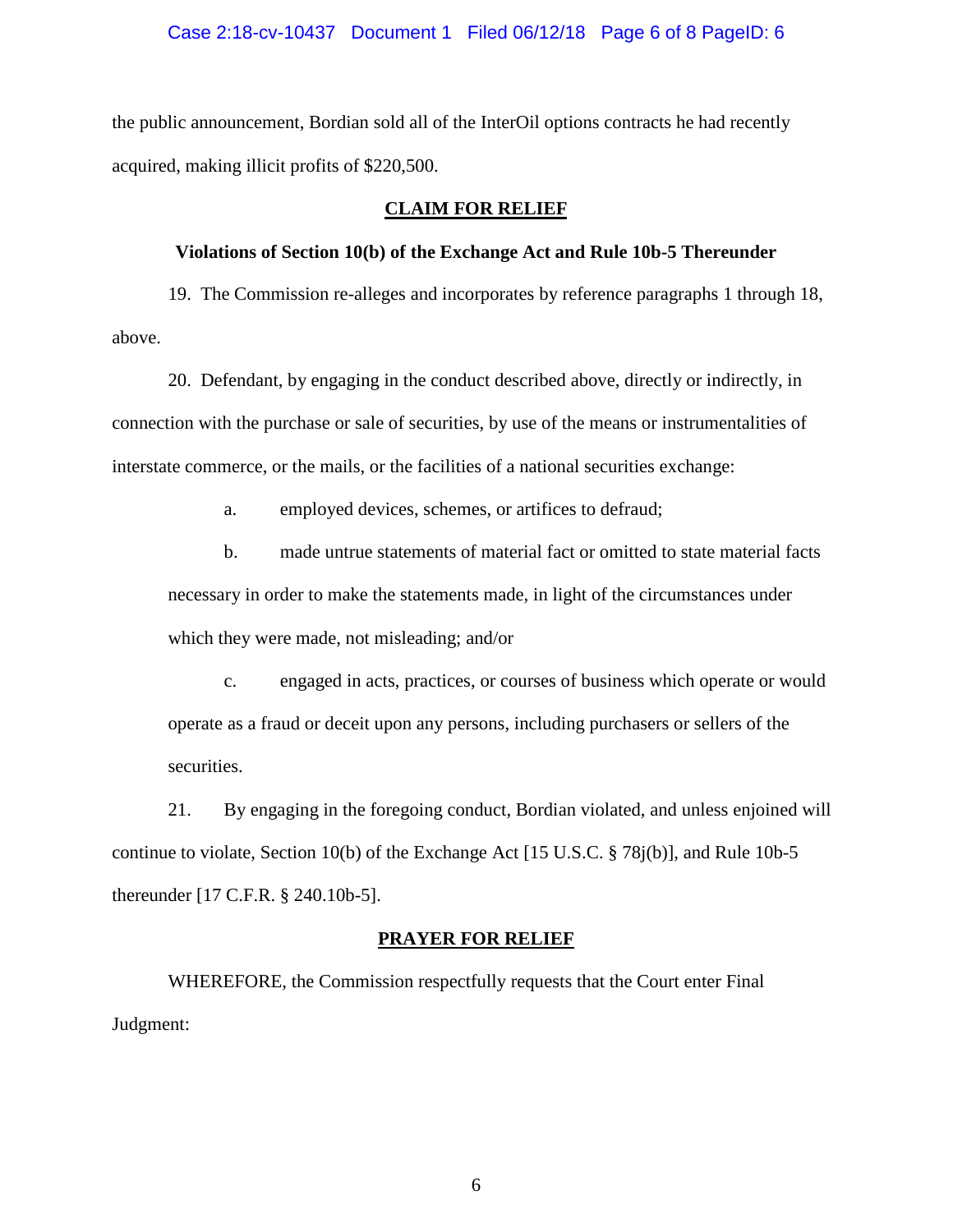# **I.**

Permanently restraining and enjoining Defendant from, directly or indirectly, engaging in conduct in violation of Section 10(b) Exchange Act [15 U.S.C. §§ 78j(b)] and Rule 10b-5 thereunder [17 C.F.R. §§ 240.10b-5];

### **II.**

Ordering Defendant to disgorge, with prejudgment interest, the illicit trading profits resulting from the conduct alleged in this Complaint;

# **III.**

Ordering Defendant to pay a civil penalty pursuant to Section 21A of the Exchange Act, [15 U.S.C. § 78u-1];

### **IV.**

Barring Defendant from serving as an officer or director of a public company pursuant to

Section  $21(d)(2)$  of the Exchange Act [15 U.S.C. § 78u(d)(2)]; and

# **V.**

Granting such other and further relief as this Court may deem just and necessary.

DATED: June 12, 2018 Respectfully submitted,

s/ Brian T. Fitzsimons

Brian O. Quinn Brian T. Fitzsimons, fitzsimonsb@sec.gov U.S. Securities and Exchange Commission 100 F Street, N.E. Washington, DC 20549-5020 Phone: (202) 551-5905 (Fitzsimons) Fax: (202) 772-9189 (Fitzsimons) Attorneys for Plaintiff Securities and Exchange Commission

\_\_\_\_\_\_\_\_\_\_\_\_\_\_\_\_\_\_\_\_\_\_\_\_\_\_\_\_